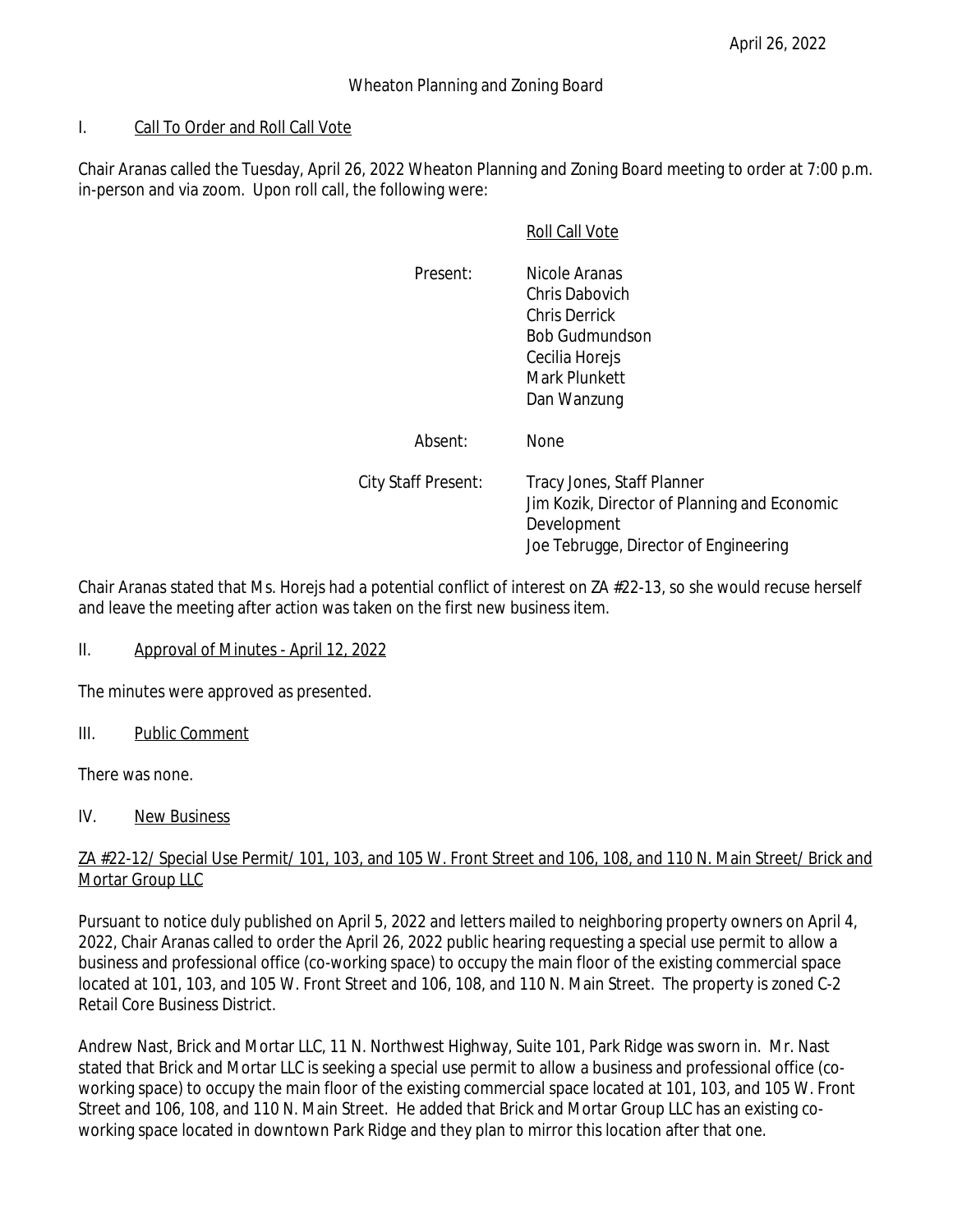Mr. Nast stated that there would be one employee at the building during regular hours, and the applicant anticipates 25 - 45 members/ guests visiting the location daily with an average visit lasting between 2 and 3 hours. In addition to the recurring member base of 25 - 45 members/ guests per day, the applicant sees an average of 50 new people per month coming by the space as either a new day pass member, meeting goer, or guest of a member.

Mr. Nast stated that they plan to offer three types of co-working memberships: Day passes, part-time recurring memberships, and unlimited recurring memberships plus meeting spaces by the hour. With companies permanently shifting approximately 30% of their workforce remote, the applicant believes that there is a huge number of white collar professionals who used to commute to work from the suburbs who need a location to work from, other than their homes.

Mr. Nast stated that while members have electronic access to the space 24/ 7, 98% of use happens between 7 am and 5 pm, with the busiest time being 10 am and 3 pm and approximately 70% of members patronize lunch spots as well as other retail shops within walking distance of their building. To keep members energized and productive throughout the day, beverages, snacks, and apparel are available for purchase in the "micro-grocer" located inside the space.

Mr. Nast stated that they hold various events/ meetings throughout the month. Most of these events/ meetings are small (10 - 20 people) and are held either on a weekday evening or on the weekend with the average event/ meeting lasting between 1 and 2 hours. The applicant states that they try to utilize local restaurants for catering these events/ meetings whenever possible.

Mr. Nast stated that they have submitted a preliminary floor plan of the main floor. The floor plan includes a vestibule, main co-working space, offices, phone booths, meeting room, café, courtyard, and bathrooms. There are existing apartments on the second floor of the building that the applicant plans to keep, but no floor plan of the second floor has been provided. He stated that they may build out the basement in the future to accommodate larger meetings. He added that they have also submitted a preliminary building elevation that eliminates the cedar shaker canopy that is currently on the exterior of the building and adds new black windows and a metal awning.

Mr. Nast stated that in addition to their Park Ridge location, they are currently under construction for a second location in Glen Ellyn at 411 N. Main Street, near the Blackberry Market. He added that they had to go through the special use process in Glen Ellyn too. He added that Glen Ellyn approved their special use request because of the daytime pedestrian traffic that their business would bring to downtown.

Mr. Nast addressed the addressed the special use standards as required by the Wheaton Zoning Ordinance. He stated that the proposed special use permit would not be detrimental to the public health, safety, morals, comfort, convenience, or general welfare of the neighboring property owners.

Mr. Dabovich questioned why they need the downtown retail location in the C-2 District on the main floor.

Mr. Nast stated that their concept only works in downtown retail areas, and they prefer the main floor space for accessibility and visibility purposes.

Mr. Gudmundson questioned the difference between their use and a typical office use.

Mr. Nast stated that a typical office use would have the same employees coming and going at the same times every weekday. He stated that their use would have different members coming and going at different times seven days a week and this would create more activity throughout the day than a typical office use. He added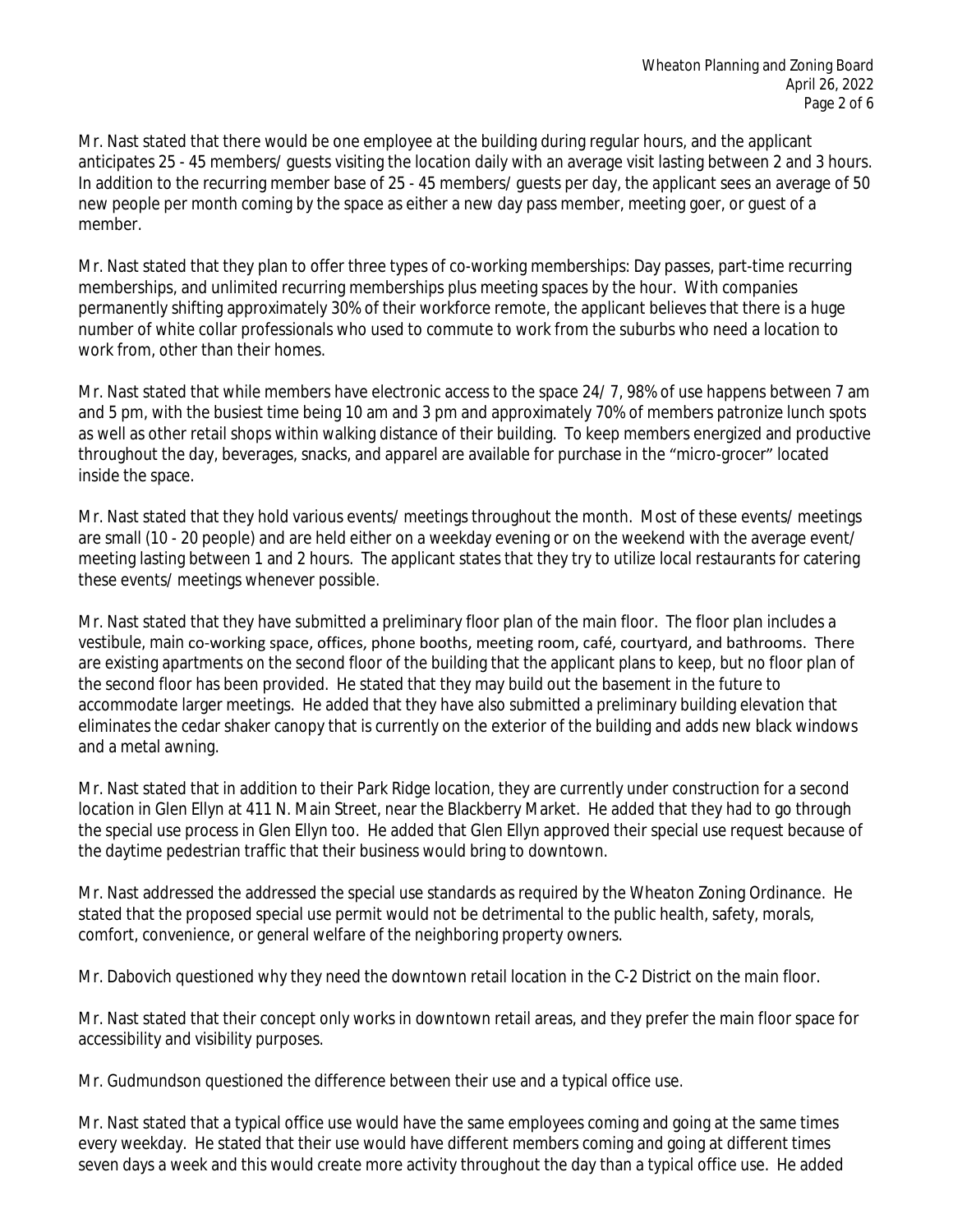that they encourage their members to frequent the existing retail businesses in the area and bring back coffee or lunch to their workspace.

Gabby Reczek, 428 S. West Street, Wheaton was sworn in. Ms. Reczek stated that she was a Wheaton resident, and she was concerned about the availability of public parking in downtown.

Eric Schlickman, 408 N. West Street, Wheaton was sworn in. Mr. Schlickman stated that he was a Wheaton resident, Wheaton business owner, and he had a background in architecture. He stated that the existing building needs a lot of work and is too large for most retail and restaurant users, which is why it has been on the market for some time. He added that he was a member of Team Up, another co-working space in downtown, and that there is a demand for this type of shared office space in downtown. He suggested that a café, open to the public, should be added to the floor plan.

Ron Almiron, 455 W. Front Street, Wheaton was sworn in. Mr. Almiron stated that this was a prime property in downtown and that the existing building should be converted into a boutique hotel, instead of a co-working space.

Allison Orr, 1110 Cherry Street, Wheaton was sworn in. Ms. Orr stated that she was a Wheaton resident and the Manager of the Downtown Wheaton Association (DWA). She stated that the DWA Board, which consists of downtown business owners, is aware of the request, but that the Board has not made a recommendation on the request. She added that she was unsure whether the DWA would make a recommendation at their next meeting or not.

Dominick Carbonari, 8755 W. Higgins Road, Chicago was sworn in. Mr. Carbonari stated that he is the listing broker for the building. He agreed with Mr. Schlickman that the existing building needs a lot of work and is too large for most retail and restaurant users, which is why it has been on the market for some time.

Ed Lowrie, 649 Childs Street, Wheaton was sworn in (via zoom). Mr. Lowrie questioned why one of the vacant office properties on Roosevelt Road wouldn't work for the proposed co-working space.

Mr. Nast stated that the downtown location was the key to make their concept work, so a location on Roosevelt Road would not work for them. He added that the café suggested by Mr. Schlickman and the boutique hotel suggested by Mr. Almiron were great ideas, but unfortunately, they did not fit their concept.

Mr. Derrick moved and then Mr. Wanzung seconded the motion to close the public hearing. On a voice vote, all voted aye.

Mr. Plunkett moved and then Mr. Derrick seconded the motion to waive their regular rules and vote tonight. On a voice vote, all voted aye.

Mr. Wanzung moved and then Ms. Horeis seconded the motion to recommend approval of ZA #22-12 requesting a special use permit to allow a business and professional office (co-working space) to occupy the main floor of the existing commercial space located at 101, 103, and 105 W. Front Street and 106, 108, and 110 N. Main Street as presented.

Roll Call Vote

Ayes: Nicole Aranas Chris Derrick Cecilia Horejs Mark Plunkett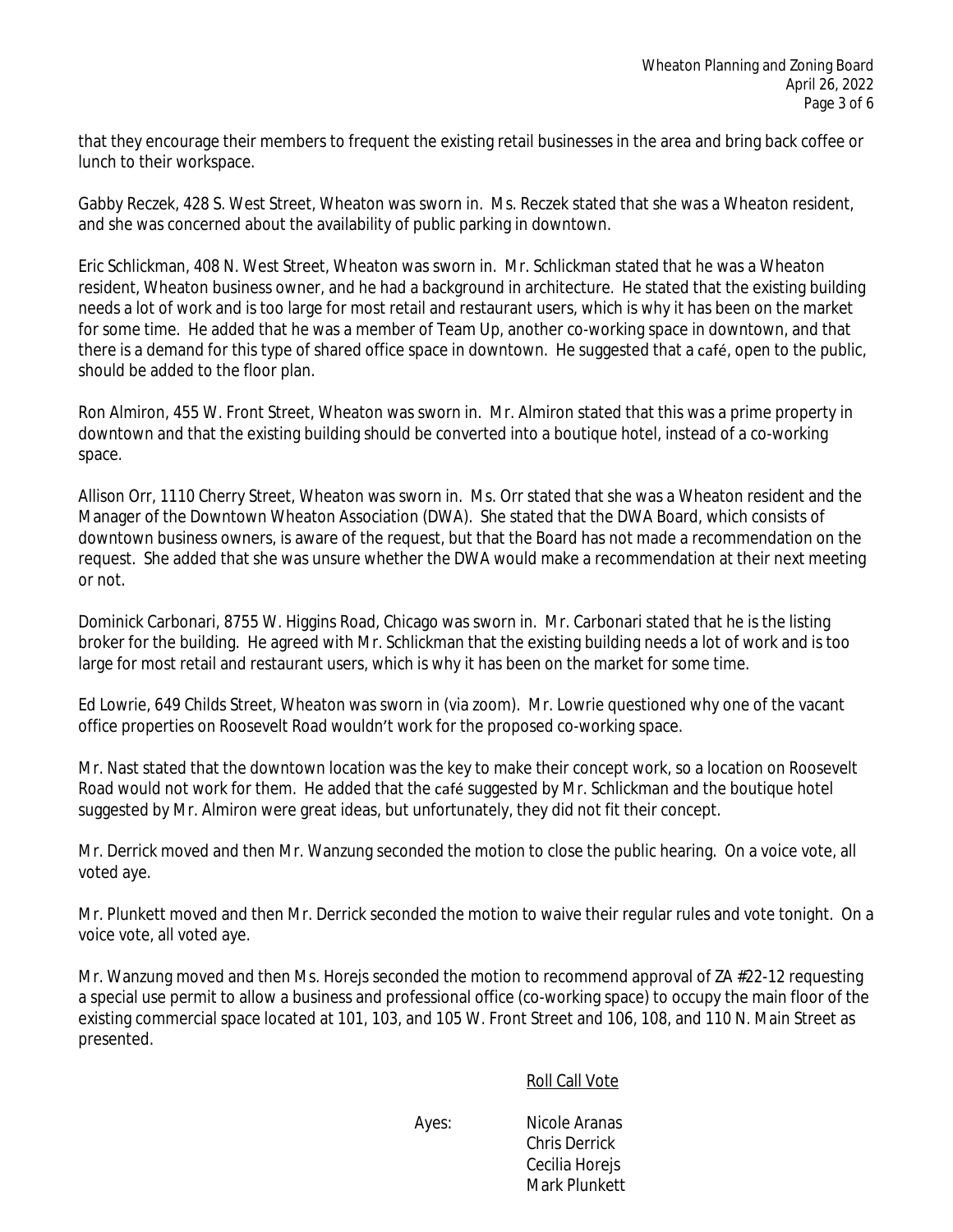#### Dan Wanzung

Nays: Chris Dabovich Bob Gudmundson

Absent: None

Motion Passed

While the two dissenting board members liked the co-working space concept, they both felt that the special use request contained limited retail attributes that would be consistent with Wheaton's Comprehensive Land Use Plan, Wheaton's Downtown Strategic and Streetscape Plan, or the C-2 Retail Core Business District.

Ms. Horejs recused herself and left the meeting.

ZA 22-13/ Rezoning and PUD/ Block bounded by Liberty Drive on the north, Hale Street on the east, Willow Avenue on the south, and Wheaton Avenue on the west (excluding 201 - 203 W. Willow Avenue, 213 S. Wheaton Avenue, 221 S. Wheaton Avenue, and 223 S. Wheaton Avenue)/ Willow Avenue Apartments, LLC

Pursuant to notice duly published on April 6, 2022 and letters mailed to neighboring property owners on April 5, 2022, Chair Aranas called to order the April 26, 2022 public hearing requesting rezoning to the C-4 CBD Perimeter Commercial District with a special use permit for a planned unit development to allow the construction and use of an apartment complex.

Phil Leutkehans, Leutkehans, Brady, Garner, and Armstrong, 105 Irving Park Road, Itasca was sworn in. Mr. Leutkehans stated that he was the attorney working on the project. He stated that the subject property is bounded by Liberty Drive on the north, Hale Street on the east, Willow Avenue on the south, and Wheaton Avenue on the west. The property is improved with four existing buildings: The former bank building at 211 S. Wheaton Avenue, the retail building at 204 W. Liberty Drive, the retail building at 208 S. Hale Street, and the single-family residence at 213 W. Willow Avenue. The property is currently zoned a mix of C-2 Retail Core Business District and C-4 CBD Perimeter Commercial District.

Mr. Leutkehans stated that they are requesting a rezoning to the C-4 CBD Perimeter Commercial District with a special use permit for a planned unit development to allow the construction and use of an apartment complex on the block bounded by Liberty Drive on the north, Hale Street on the east, Willow Avenue on the south, and Wheaton Avenue on the west (excluding 201 - 203 W. Willow Avenue, 213 S. Wheaton Avenue, 221 S. Wheaton Avenue, and 223 S. Wheaton Avenue), following the demolition of four existing buildings. He stated that the apartment complex is proposed with 306 units, 7-stories, 429 parking spaces, and 4,502 square feet of first-floor commercial (restaurant) space. The property is 2.34 acres (101,905 square feet) in size. Planned Unit Development (PUD) approval is required for any project over one (1) acre in size in the C-4 District.

Mr. Leutkehans stated that they are proposing a 7-story building with a height of 79.33 feet. The building height has been tempered by reducing the proposed building height of the building to two-stories where the building is adjacent to the four existing buildings. In addition, architectural detailing on the first and second floors around the perimeter of the structure would allow the building to read more as a 6-story building. While the proposal exceeds the base Zoning Ordinance height requirement of 4 stories or 50 feet, there are several newer buildings in the downtown area of similar heights. The Courthouse Square condominium and apartment buildings are 7 stories with a height of 70 feet, the Wheaton 121 apartment building is 6/ 7-stories with a height of 70 feet, and the First Trust building is 5-stories with a height of 82 feet.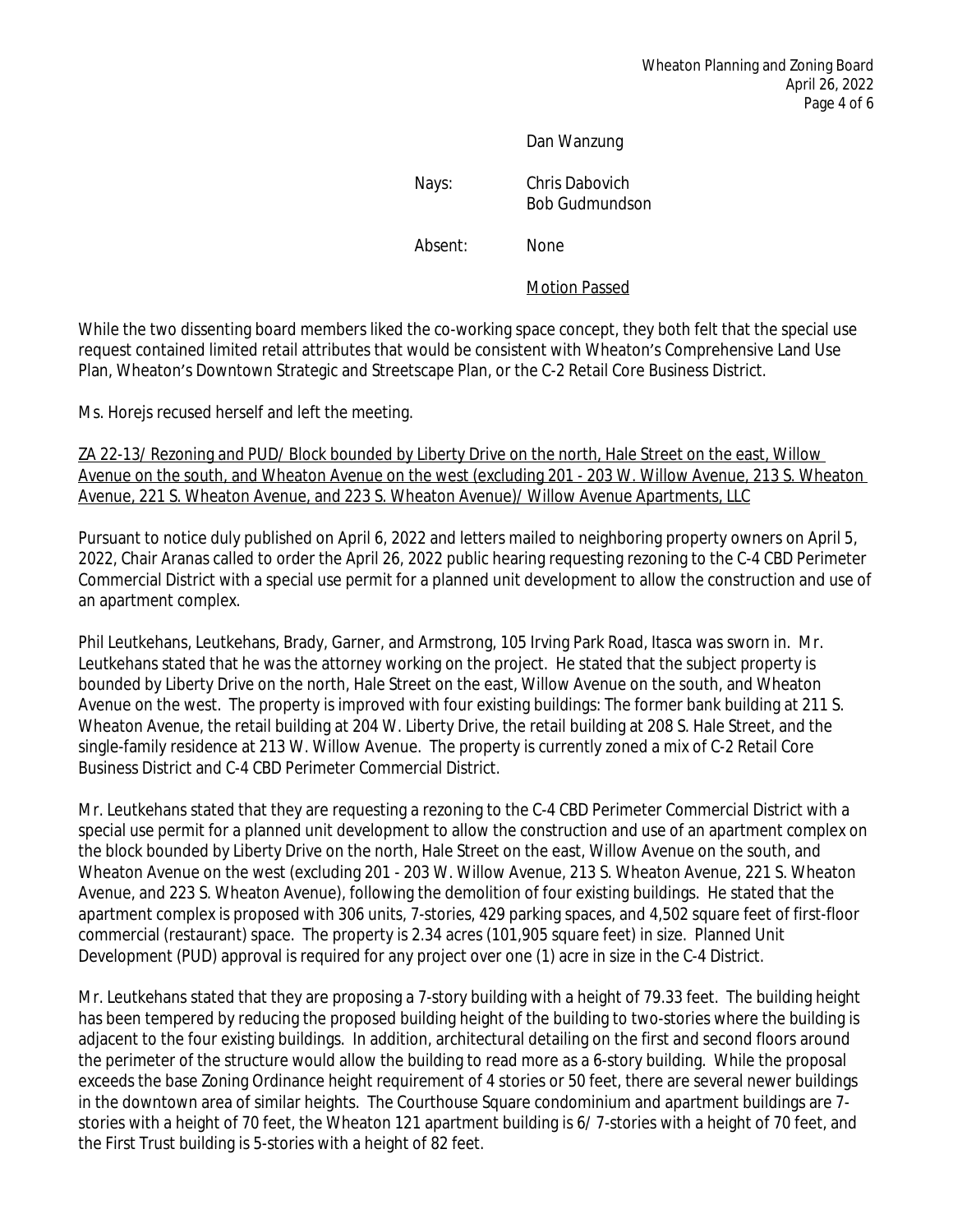Mr. Leutkehans stated that they are proposing a density of 130.76 units/ acre. While the proposal exceeds the base Zoning Ordinance density requirement of between 33.96 and 50.95 units/ acre, there are several newer buildings in the downtown area with similar densities. The Courthouse Square condominium and apartment buildings have a density of 124.5 units/ acre, and the Wheaton 121 apartment building has a density of 117.7 units/ acre.

Mr. Leutkehans stated that the subject property is a quadruple frontage lot, with streets on all sides. As previously stated, the applicant is proposing a building setback off Liberty Drive of 4.2 feet and a building setback off Willow Avenue of 0.0 feet in lieu of the required 5.0 feet. The building setbacks proposed off Hale Street and Wheaton Avenue are code compliant. He stated that these setbacks are consistent with several of the newer buildings in the downtown, especially the First Trust building. In the staff report, staff questioned whether the proposed parking spaces and/ or drive aisles in the parking garage could be reduced in size to shrink the foundation size of the building and provide a small setback along Willow Avenue, while still meeting the minimum required Level of Service (LOS) C in the garage. The applicant stated that this was not possible since they would lose a row of parking spaces.

Mr. Leutkehans stated that they have submitted a landscape plan that shows the three existing parkway trees to remain on Liberty Drive. In addition, the plan shows the installation of new trees, shrubs, perennials, grasses, and groundcovers around the perimeter of the proposed apartment building, mostly in the parkway area. Planters are also proposed adjacent to the building on the Willow Avenue facade. In the staff report, staff recommended that the landscape plan be revised to eliminate new plantings in the parkway to maintain the new streetscape landscaping along Liberty Drive and Hale Street and the applicant is agreeable to this condition.

Robert Muller, BKV Group, 209 South LaSalle Street, Chicago was sworn in. Mr. Muller stated that he was the architect working on the project. He stated that the building is designed with a two-story concrete podium to house the private parking garage. Five floors of residential units are proposed to be constructed on top of the podium with a third floor amenity deck/ pool in the center of the building and two other open air amenity areas. The exterior of the building would feature a combination of facebrick, fiber cement board, fiber cement panels, metal panels, PVC windows and an aluminum storefront, with an aluminum railing system and metal coping and trim. While color elevations have been provided, exact exterior colors have not been determined to date. All the residential units would have private balconies facing either the street or the amenity deck/ pool. He added that the AC units will be mounted on the roof and would be fully screened by the building parapet.

Mr. Muller stated that the floor plans were provided for the entire building identifying the proposed unit mix of 53 studios, 142 one-bedrooms, 102 two-bedrooms, and 9 three-bedroom townhomes. The townhomes would have street access as well as interior access to the apartment building. The 4,502 square foot first floor commercial (restaurant) space is proposed at the northeast corner of the building. The applicant is proposing to include the following building amenities: A lobby, mail room, trash/ recycling room, and bike storage area on the first floor, and an amenity deck/ pool, amenity space, co-working space, dog deck, dog lounge, and roof deck on the third floor.

Kelly Conolly, Sam Schwartz, 233 W. Jackson Boulevard, Chicago was sworn in. Ms. Conolly stated that she was the traffic consultant working on the project. She stated that parking garage entrances are proposed on both Willow and Wheaton Avenues and a proposed loading dock entrance is on Hale Street. She stated that they completed a traffic study, and the existing Level of Service (LOS) would stay the same with the development. She added that when completing the traffic study, they increased the traffic count numbers by 35% for a covid adjustment.

Ms. Conolly stated that for residential buildings within the Downtown Parking Overlay District, the Zoning Ordinance requires .78 parking spaces per 1,000 square feet of floor area. Based on approximately 322,000 square feet of residential and common space (not including interior parking or mechanical areas), 251 parking